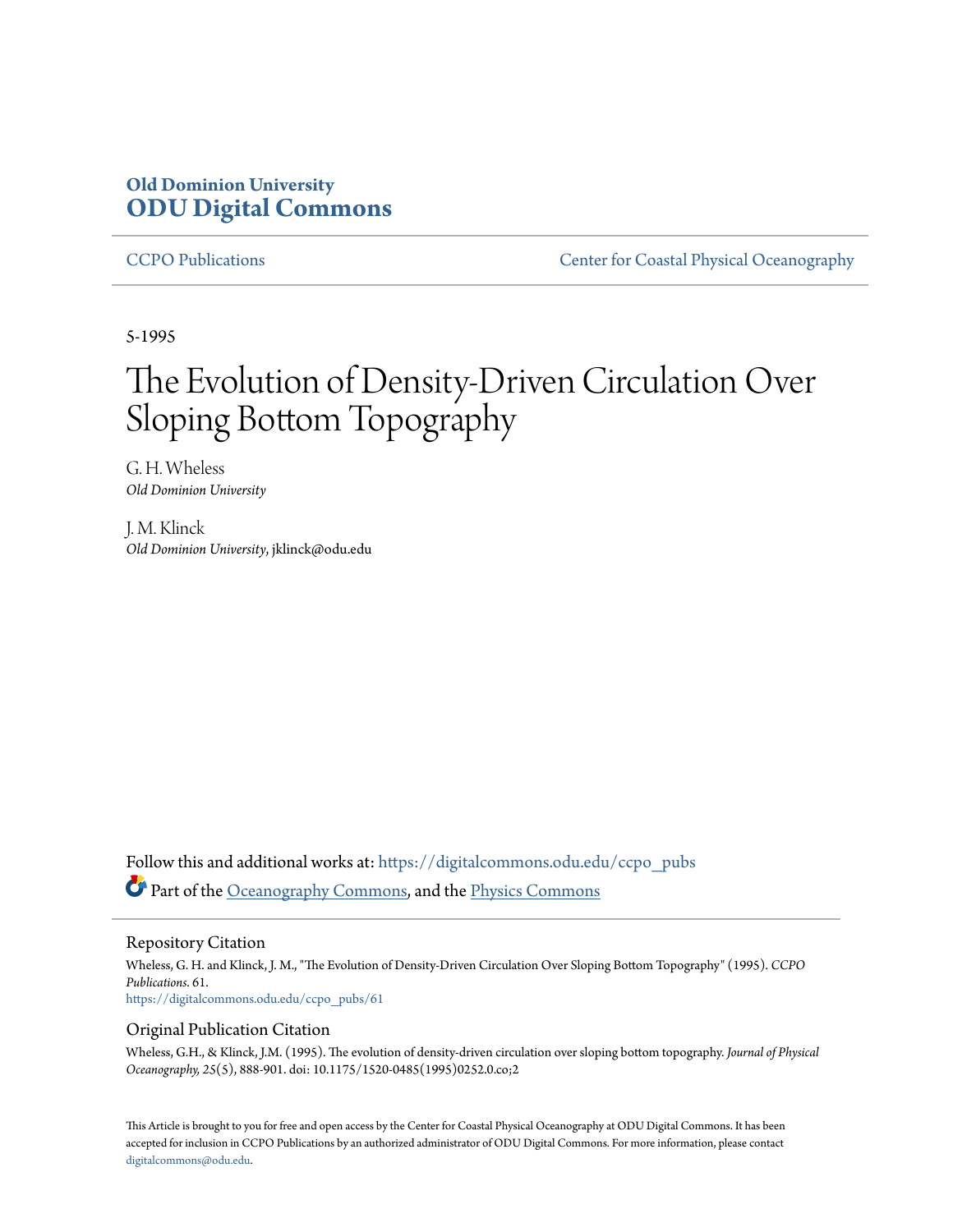## The Evolution of Density-Driven Circulation over Sloping Bottom Topography

G. H. WHELESS AND J. M. KLINCK

*Center for Coastal Physical Oceanography, Old Dominion University, Norfolk. Virginia* 

(Manuscript received 12 February 1993, in final form 9 August 1994)

#### ABSTRACT

The short timescale temporal evolution of buoyancy-driven coastal flow over sloping bottom topography is examined using a two-dimensional, vertically averaged numerical model. Winter shelf circulation driven by a coastal "point source" buoyancy flux is modeled by initiating a coastal outflow with density anomaly *t* into well-mixed shelf water. The nonlinear interaction between the time-varying velocity and density field is represented by an advection-diffusion equation. Three cases are discussed: that of a buoyant ( $\epsilon$  < 0) outflow, a neutral ( $\epsilon$  $= 0$ ) outflow, and a dense ( $\epsilon > 0$ ) outflow. Results are similar to observations from well-mixed shelf areas and show that density-topography interactions are capable of substantially influencing coastal circulation. A negative (buoyant) coastal buoyancy flux is shown to generate alongshore motion with relatively small cross-shelf transport. Conversely, positive (dense) coastal buoyancy flux is shown to generate flow that travels across isobaths to initiate an offshore cyclonic gyre, which is then advected in the direction of propagation of a right-bounded wave. A vorticity analysis shows that local circulation is controlled by the interaction of vortex stretching, JEBAR, and the time change of vorticity; the residual of which is roughly balanced by bottom dissipation.

#### 1. Introduction

Continental shelf circulation patterns transport organic material from the shallow, productive coastal oceans to the deeper offshore areas, although estimates of the amount of material transported are uncertain. The mechanisms by which this transport *is* effected include advection, small-scale lateral mixing, and entrainment. Forcing mechanisms such as wind stress, tidal mixing, surface heat flux, and coastal buoyancy inputs all contribute to the shelf circulation on various scales, ranging from the episodic to the seasonal in time and from the small-scale local estuarine to the largescale sheltwide in space. Buoyancy fluxes of estuarine or riverine origin and the interactions between the resulting horizontal density gradients and shelf topography are capable of driving significant inner shelf currents, which transport material along and across the shelf. In this paper, we use the results of a numerical model to examine the short timescale evolution of circulation arising from both a positive and negative "point source" buoyancy flux on a well-mixed sloping shelf and the associated density-topography interactions. We also investigate the vorticity dynamics of these developing flows and offer comments on the applicability of the results to more complex scenarios.

Outflowing buoyant water from a wide estuary or river usually exhibits an initial anticyclonic turn after exiting the coast and becomes a right-bounded coastal plume with an associated coastal current (Chao and Boicourt 1986; Garvine 1987; Chao l 988a). The nearfield region just seaward of the buoyant outflow area is characterized by intense mixing as the fresh, buoyant outflow merges with the more saline shelf water. In the winter months, wind stress, tidal mixing, surface cooling, and overturn all serve to completely mix the shelf waters from surface to bottom, often down to 250-m depth (Beardsley et al. 1976; Hendershott and Malanotte-Rizzoli 1976). In many cases, a continental outflow will carry its own stratification as it enters this well-mixed shelf water, creating a region of coastally trapped, vertically stratified water adjacent to that which is well mixed. However, this does not preclude the situation where the coastal circulation is driven by a surface-to-bottom buoyancy flux characterized by greater horizontal structure than vertical, perhaps due to the magnitude of the buoyancy flux or the strength of tidal mixing (e.g., see Blanton 1981; Blanton and Atkinson 1983; Garvine 1991). Depending upon the initial stratification of the runoff or outflow and physical characteristics of the estuary as well as the intensity of local mixing, this intruding fluid becomes a plume, which either rides atop the shelf water as a thin layer or remains connected with the bottom. Examples of the former are the Chesapeake Bay (Boicourt 1973) and Connecticut River (Garvine 1974, 1977) plumes; the Atchafalaya River (Wang 1984) and the Delaware Bay estuary system are examples of the latter (Münchow and Garvine 1993). Less common are examples of positive coastal buoyancy fluxes in the form of dense

*Corresponding author address:* Dr. Glen H. Wheless, Center for Coastal Physical Oceanography, Old Dominion University, Norfolk, VA 23529.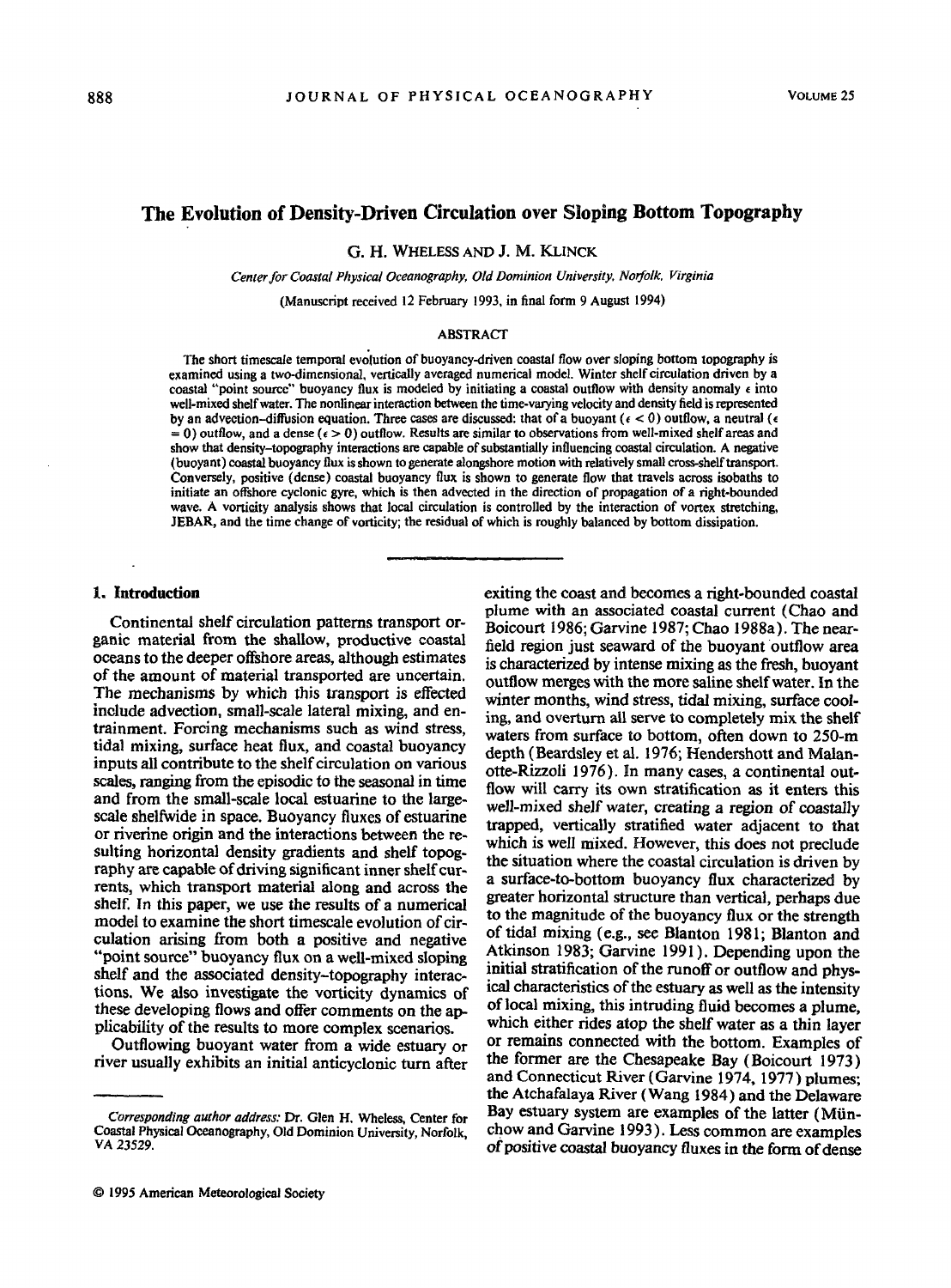river outflows, although there are cases where strong evaporation causes outflowing coastal water to be more saline than shelf waters. The winter cascade of the Bass Strait outflow is colder and more saline than the receiving shelf waters, often remaining in contact with the bottom to depths of 400 m (Tomczak 1985). Newly formed dense surface water on high-latitude shelves may also be characterized as a positive buoyancy flux, which remains in contact with the bottom as it sinks and moves along the shelf.

The results of previous analytical and numerical studies of shelf circulation due to coastal buoyancy flux reveal a complex dynamical interaction of forcing and response. The analytical problem is compounded by the basic nonlinearity of the dynamics, while numerical modeling work is made more problematic by the tendency for the ensuing coastal density front to outcrop at the surface and by the choice of mixing parameterization schemes. Garvine ( 1984, 1987) utilized techniques often used to solve compressible gas flow problems and developed a steady, nonlinear and inviscid analytical plume model, which he applied to the Connecticut River outflow and the weakly stratified Delaware Bay. It was shown that for the rotating case, the resulting plume and coastal frontal structure were subject to wavelike meanders with wavelength of approximately two Rossby radii. O'Donnell (1990) used a similar model in his examination of plumes originating from small rivers. The significant length scales were shown to be the width of the outflow channel and the baroclinic Rossby radius, the ratio of which comprised a Kelvin number. Chao and Boicourt ( 1986) utilized a three-dimensional, primitive equation model with flat bottom topography to study the onset of estuarine plumes, showing the dependence of the circulation upon bottom friction and vertical mixing processes. Chao (1988a,b; 1990) subsequently examined the three-dimensional structure and dynamics of riverforced estuarine plumes, including the effects of sloping bottom topography, idealized wind effects, and tidal modulation. Although a simple mixing parameterization was used, he was able to devise a plume classification scheme based upon a densimetric Froude number and a dissipation parameter. More recently, Oey and Mellor ( 1993) used the Princeton general circulation model to examine the unsteady, nonlinear motions of a non-wind-forced estuarine plume over flat topography, showing substantial subtidal variability. These studies all envisioned a thin surface plume of buoyant fluid physically disconnected from the bottom, thereby minimizing bottom friction effects.

Alternatively, this study examines the case of strong surface-to-bottom forcing and allows outflowing fluid representing a coastal buoyancy flux to remain in contact with the bottom in a slablike layer rather than riding on the surface. There are basic physical differences between the behavior of the thin, surface plume and the coastal outflow that remains connected with

the bottom over a substantial offshore region. One difference is the minimization of bottom friction effects for the surface plume, friction becoming important to the vorticity dynamics after approximately three days (Kao 1981). Conversely, the surface-to-bottom plume is subject to strong bottom frictional effects from the onset of motion. Vortex tube stretching effects are also different for the two scenarios. As Miinchow and Garvine ( 1993) point out, the thin plume gains anticylonic vorticity due to layer-thinning at the edge of the plume, whereas cyclonic vorticity is induced in the surface-tobottom plume as the bottom depth increases. Another important effect, especially in the surface-to-bottom scenario, is the interaction between the mass field and the bottom topography. This so-called JEBAR (joint effect of baroclinicity and relief) effect is a locally important flow generation mechanism resulting from the baroclinicity of the fluid and may play a large role in the vorticity balance (Rattray 1982; Huthnance 1984; Mertz and Wright 1992). Perhaps the clearest explanation of the JEBAR effect was presented by Mertz and Wright (1992), who provide two equivalent descriptions of the mechanism. They first formulate a depth-averaged vorticity equation with which they portray the JEBAR effect as a correction to the topographic stretching term. They then alternatively develop a depth-integrated vorticity tendency equation whereby the JEBAR term is associated with differences between bottom pressure torque, or the torque due to pressure on the fluid from the bottom, and the torque due to the depth-averaged pressure gradient arising due to density differences. The mechanism is capable of forcing the transport of fluid across contours of  $f/h$ (Huthnance 1984) or isobaths if the bottom slopes in the offshore direction only for a meridional coast. JE-BAR acts against the topographic vortex-stretching term and allows an ageostrophic component to the flow, which is ultimately balanced by frictional dissipation.

Coupling this surface-to-bottom scenario with the assumption of very small vertical density stratification enables the controlling equations to be vertically averaged, an approach which simplifies the examination of individual processes responsible for coastal circulation. Several models of the large-scale circulation over a well-mixed shelf using this methodology have recently emerged. Circulation driven by outflowing river water onto a sloping shelf was described analytically by simple heat conduction solutions by Shaw and Csanady (1983), whose results showed that the interaction of the density field with the bottom slope generated significant geostrophic bottom velocities with a direction dependent upon the sign and strength of the buoyancy flux. Solutions of parabolic heat conduction equations were used to describe the flow generated by these interactions. The resulting self-advection of an imposed density anomaly was characterized by the Burgers equation, a nonlinear diffusive wave equation describ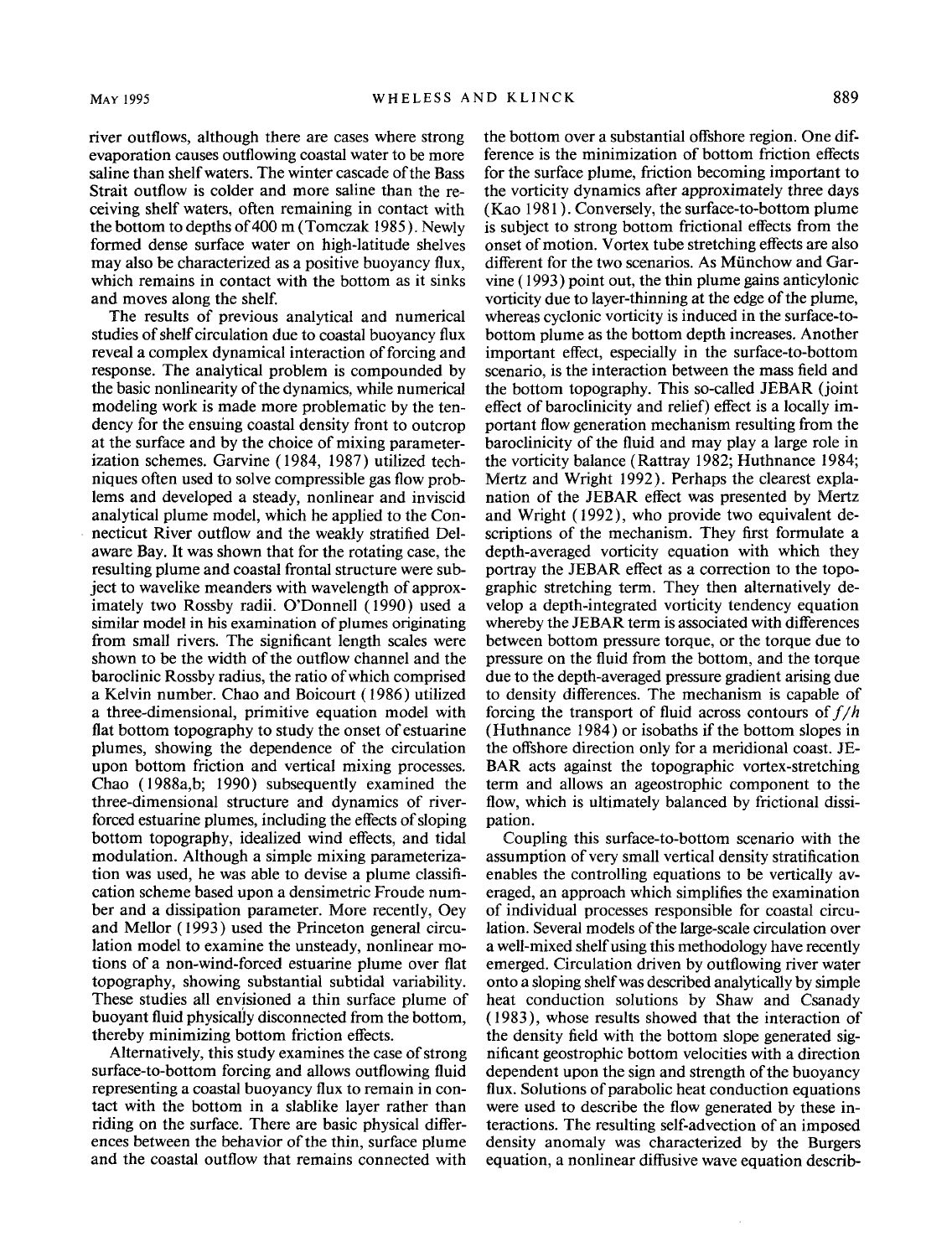ing shock front formation (Whitham 1974). The dynamical effects of a "double ramp" density profile on coastal flow were studied by Vennell and Malanotte-Rizzoli ( 1987), who found that it was essential to have an alongshore density gradient symmetrical about a density maximum in order to drive an alongshore coastal flow. In an extension of this earlier work, Vennel and Malanotte-Rizzoli (1990) examined the wellmixed shelf circulation arising from deep-ocean forcing as well as from a coastal density source, finding that dense water near the coast had the potential to expand across isobaths much more quickly than did light river outflow. The interactions between horizontal density gradient and bottom slope were shown to play a large part in the dynamics of the resulting circulation.

We were intrigued by these earlier results and applied some of the same principles to model numerically the local winter shelf circulation due to a coastal buoyancy flux, such as a fresh runoff event or the initial formation of dense water. We examine the circulation arising during the quasi-steady-state period after the onset of a significant coastal runoff episode or weather event, the timescale of which is of  $O(7-10)$  days. In most problems of this kind with a small Rossby number (Ro  $= U/fL$ ), momentum advection is reasonably discarded from the analysis, and cross-isobath flow is ignored based upon scale analysis. Indeed, the steadystate circulation due to coastal buoyancy flux is dominated by alongshore flow. However, we chose to utilize the primitive equations, retaining all cross-isobath flow components on the assumption that they may be as important as the along-isobath components during the period after initial geostrophic adjustment of the outflow but before the long-term equilibrium solution is achieved. We also investigate the vorticity dynamics controlling the transport of this outflowing water, comparing individual terms of the vertically averaged vorticity equation to demonstrate that the JEBAR effect is capable of substantially affecting coastal circulation patterns. The dependence upon certain key parameters such as bottom and horizontal friction and horizontal density diffusion is also discussed. The formulation of the dynamical model used to study this circulation is described in the next section. Section 3 describes the experiments and results of this study, a discussion of which may be found in section 4. The last section presents some conclusions.

#### **2. Description of the model**

We assume a vertically homogenous coastal buoyancy anomaly outflowing onto a sloping, well-mixed shelf and use the vertically averaged primitive equations to formulate a single layer model of the local circulation. Although such a model neglects vertical density stratification effects and forces the isopycnals to remain vertical, the simplification allows one to utilize the thermal wind relations and the lateral density gradient to obtain a bottom velocity (Shaw and Csanady 1983; Vennel and Malanotte-Rizzoli 1990) which, in turn, provides an indication of the vertical characteristics of the velocity profile. Implications of this bottom velocity and associated vertical shear are advanced below. An advection-diffusion formulation of the controlling density equation provides nonlinear interaction between velocity and mass fields so that the model is not merely diagnostic. The results provide insight into the dominant spatial and temporal processes active in the generation of transient inner-shelf flow during winter. Further assumptions are that flow is on an  $f$  plane and that topography varies only in the offshore  $(x)$  direction. Wind and tidal forcing are assumed zero, as is surface heat flux. A free surface is allowed.

#### *a. Governing equations*

The depth-averaged gradient pressure force may be written as

$$
\frac{1}{\rho_0}\,\nabla p = g(1+\epsilon)\nabla\,\eta + \frac{gh}{2}\,\nabla\epsilon,\qquad (1)
$$

and the horizontal components of momentum and continuity are then

$$
\frac{\partial u}{\partial t} = +fv - g \left[ (1 + \epsilon) \frac{\partial \eta}{\partial x} + \frac{h}{2} \frac{\partial \epsilon}{\partial x} \right] - ru + A \nabla^2 u \quad (2)
$$

$$
\frac{\partial v}{\partial t} = -fu - g\left[ (1+\epsilon)\frac{\partial \eta}{\partial y} + \frac{h}{2}\frac{\partial \epsilon}{\partial y} \right] - rv + A\nabla^2 v \quad (3)
$$

$$
\frac{\partial \eta}{\partial t} = -\frac{\partial}{\partial x} (hu) - \frac{\partial}{\partial y} (hv), \qquad (4)
$$

where *u* and *v* are the depth-averaged cross- and alongshelf velocity components,  $\epsilon(x, y, t) = (\rho - \rho_0)/\rho_0$  is the density anomaly referenced to a base density  $\rho_0$ , *h* is the mean fluid depth, *fis* the Coriolis parameter, g is the acceleration due to gravity,  $\eta$  is the height of the free surface, and A is a horizontal turbulent viscosity. The effects of drag and bottom boundary layer processes are conveniently yet crudely represented in the momentum equations by linear loss terms *ru* and *rv*  (Csanady 1976; Beardsley and Winant 1979), r being a simple linear friction parameter corresponding to  $R/$ h where *R* is the more standard bottom friction parameter with units of velocity.

The nonlinear interaction between the density and the velocity field is retained by writing the mass conservation equation as

$$
\frac{\partial \rho}{\partial t} = -\frac{\partial}{\partial x}(u\rho) - \frac{\partial}{\partial y}(v\rho) + K_h \bigg(\frac{\partial^2 \rho}{\partial x^2} + \frac{\partial^2 \rho}{\partial y^2}\bigg), \quad (5)
$$

where  $K_h$  is the horizontal turbulent density diffusivity. Vertical velocity shear may be calculated from hor-

izontal density gradients through use of the thermal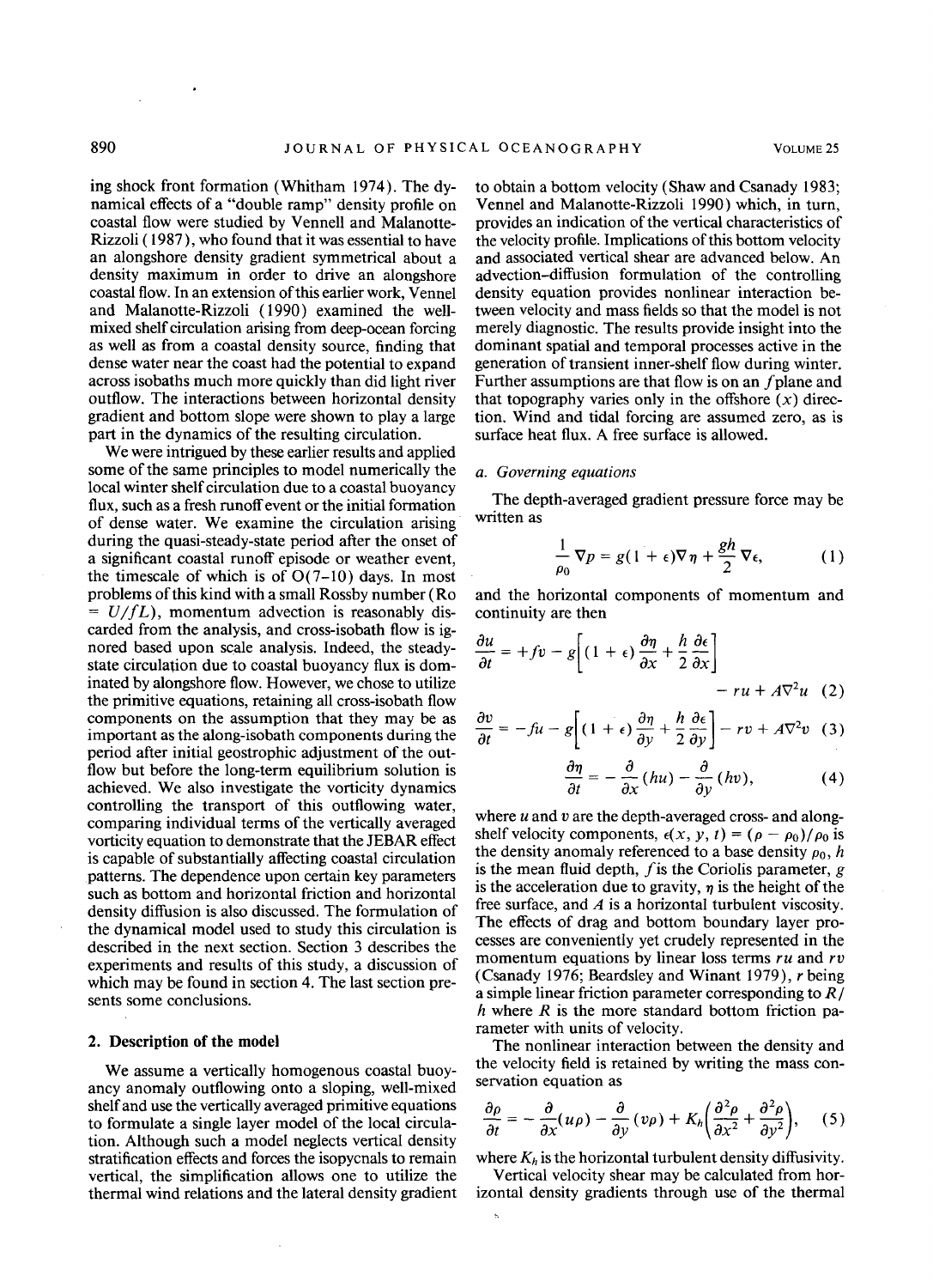wind relations for well-mixed fluid referenced to the bottom. Bottom velocities,  $u<sub>b</sub>$  and  $v<sub>b</sub>$ , are then

$$
u_b = -\frac{g}{f}\left(h_b\frac{\partial \epsilon}{\partial y} + \frac{\partial \eta}{\partial y}\right) \tag{6}
$$

$$
v_b = \frac{g}{f} \left( h_b \frac{\partial \epsilon}{\partial x} + \frac{\partial \eta}{\partial x} \right).
$$
 (7)

Taking  $h_b$  to be the depth of the sloping bottom, these equations describe the bottom flow generated by horizontal density variations on a well-mixed shelf. The magnitude of this bottom flow is proportional to the strength of the density anomaly and the slope of the shelf(Shaw and Csanady 1983). Holding bottom slope constant, as in this model, bottom velocity magnitudes are then determined by the magnitude of horizontal density gradients.

The vertically averaged momentum equations are converted to a vertically averaged potential vorticity equation by cross-differentiating and subtracting ( 2) and (3). The equation of conservation of vorticity ( $\xi$ ) for the vertically averaged flow is

$$
\frac{\partial \xi}{\partial t} + f \left( \frac{\partial u}{\partial x} + \frac{\partial v}{\partial y} \right) + \left( \frac{g}{2} \right) J(h, \epsilon) + r \xi
$$

$$
- A \left( \frac{\partial}{\partial x} \nabla^2 v - \frac{\partial}{\partial y} \nabla^2 u \right) = 0, \quad (8)
$$

where *J* is the Jacobian, defined as  $J(F,G) = F_xG_y$  $- F_y G_x$ . The terms in the equation will be referred to as vorticity time change, stretching, JEBAR, bottom loss and horizontal loss, respectively.

#### *b. Mode/formulation*

To minimize truncation error associated with rapidly changing bathymetry and to preclude inaccurate energy cascade to smaller scales, our finite-difference model is based on the potential enstrophy conserving scheme developed by Arakawa and Lamb ( 1981). A spatially staggered C grid is utilized, known to be well suited for geostrophic adjustment problems ( Mesinger and Arakawa 1976). The model is initiated using a forward time-centered space scheme, then advanced in time with a leapfrog scheme. The bottom friction terms are lagged and spatial derivatives are second-order accurate.

We consider a coastal domain of 50 km by 150 km with a straight coast on the western side of the domain that has an inflow region 5 km wide located 35 km from the upper boundary. For the cases considered, water depth increases linearly from 10 m to 30 m in the offshore  $(+x)$  direction only, so  $h(x) = h_0 + sx$ , where *s* is bottom slope. There is a narrow shelf one grid point wide located at the coast. The bottom topography is smoothed by three passes through a I :2: I spatial average in the offshore  $(+x)$  direction to round off comers. The largest stable time step is constrained by the fast surface gravity wave allowed by the free surface condition. The 0.833-km grid spacing between like variables demands that the time step be kept below 10 seconds. Simulations are run for 10 and 20 days, by which time a quasi-steady state is achieved.

Open boundary conditions suggested by Camerlengo and O'Brien ( 1980) and later evaluated as a modified Orlanski radiation condition by Chapman ( 1985) are used at both cross-shelf model boundaries. The staggered grid requires that the open boundary conditions be applied to both the cross-shelf  $(u)$  velocity and the free surface height  $(\eta)$  at each time step. Boundary values for the alongshelf  $(v)$  velocity are fixed at zero at each open cross-shelf boundary. Cross-shelf  $(u)$  velocities are set to zero at the offshore boundary and a frictional sponge layer is used there to reduce reflected wave energy. The no-slip condition is imposed at the coastal boundary.

The model is initialized by allowing fluid of anomalous constant density, representing a coastal buoyancy flux, to enter the homogenous, quiescent ocean from the coastal outflow region. The final outflow velocity,  $V_0$ , is assumed small and is set at 10 cm s<sup>-1</sup>. Outflow velocity and density anomaly magnitude are ramped up over an inertial period to the final values to preclude momentum spikes, then held constant for the duration of the simulation. Experiments were conducted with alongshore  $(y)$  variation imposed on the outflow velocity, simulating a horizontal vorticity structure. There were no qualitative differences noted between these results and the ones discussed below.

For the results shown, *f* is taken to be  $10^{-4}$  s<sup>-1</sup> and reference density,  $\rho_0$ , is 1030.0 kg m<sup>-3</sup>. For both the buoyant and dense cases discussed, the density anomaly  $\epsilon$  between the outflowing water and the receiving shelf water is 2.0  $\sigma$ , units. If this were a stratified system, this density anomaly would yield a theoretical internal gravity wave speed of  $O(.5)$  m s<sup>-1</sup> with a corresponding internal deformation radius  $R_i$  of  $O(5.0)$  km. The resulting Kelvin number of the system, the ratio of outflow width to deformation radius, would then be approximately unity indicating the importance of rotation. However, the lack of vertical density stratification in this study precludes calculation of *R;* . Instead, we follow Chao (1988a) and use the velocity just downstream of the outflow area and the outflow width to construct a ratio indicative of the importance of rotation effects. In all cases this ratio is close to unity, classifying our modeled system as large.

As there is no ambient alongshore flow in this model other than that arising from buoyancy effects, horizontal diffusion of density is not due to current shear and is therefore chosen small to highlight advective effects over diffusive ones, in effect specifying a high Peclet number. In the simulations discussed,  $K_h$  is kept below 30  $m^2 s^{-1}$ , the minimum required to eliminate numerical diffusive instabilities in this model as well as to preclude the rapid formation of density fronts.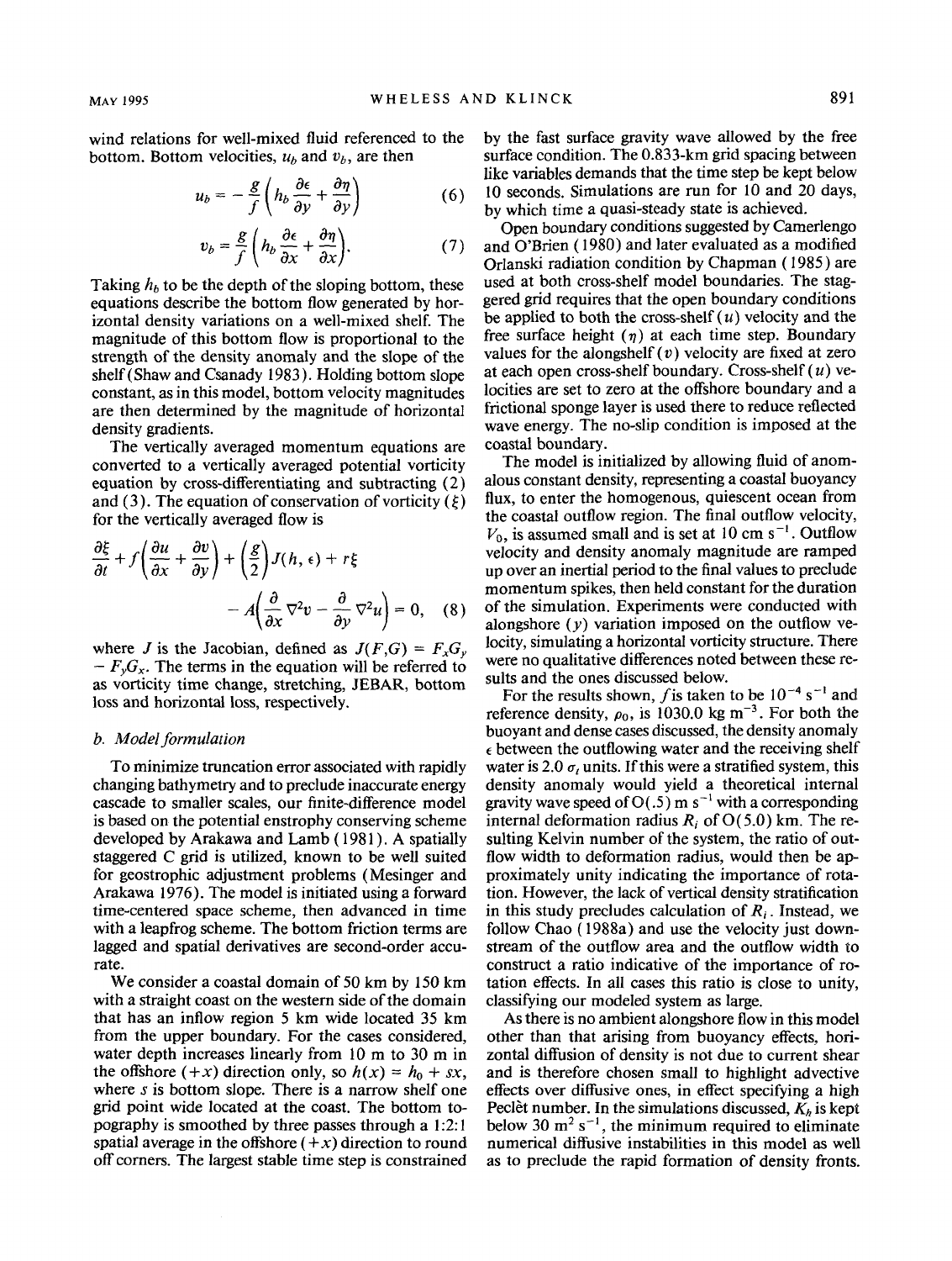As discussed by Shaw and Csanady (1983), the debouchment of fluid of anomalous density onto a quiescent shelf is an inherently frontogenetic process. The magnitude of horizontal (Laplacian) friction,  $A$ , was also kept at the minimum required to damp out reflected gravity wave energy, normally below  $30 \text{ m}^2 \text{ s}^{-1}$ . Both *A* and  $K_h$  are assumed uniform in the vertical. A value of  $10^{-5}$  s<sup>-1</sup> was used for the linear bottom friction parameter, r.

#### **3. Results**

Three general cases are considered for flow of water onto a continental shelf: the density anomaly  $\epsilon$  of the added water is less than, equal to, or greater than the ambient (uniform) density of the coastal water. The focus of the analysis is on the quasi-steady-state period before the equilibrium state has been reached. Simulations of 30 days or longer were completed to confirm the equilibrium state for both buoyant and dense cases. Directionality is described in terms of propagation of a right bounded wave, downcoast being toward negative y.

#### *a. Negative (buoyant) density anomaly:*  $\epsilon = -2.0$

At the beginning of the simulation, the advancing buoyant fluid moves away from the outflow area in the cross-shelf direction at a velocity slightly greater than the imposed outflow speed. It then turns anticyclonically until it impinges on the coast and becomes a right-bounded coastal jet with an average downcoast



FIG. I. Evolution of the velocity and density fields for the case of a negative buoyancy input (buoyant water); time is (a) 3.75 days and (b) 10.00 days. Maximum water depth is 30 m. Density anomaly  $\epsilon$  is  $-2.0 \sigma_1$ ,  $A_h$  is 30.0 m<sup>2</sup> s<sup>-1</sup>. and  $K_h$  is 30.0 m<sup>2</sup> s<sup>-1</sup>. Density contour interval is 0.4 kg m<sup>-3</sup>.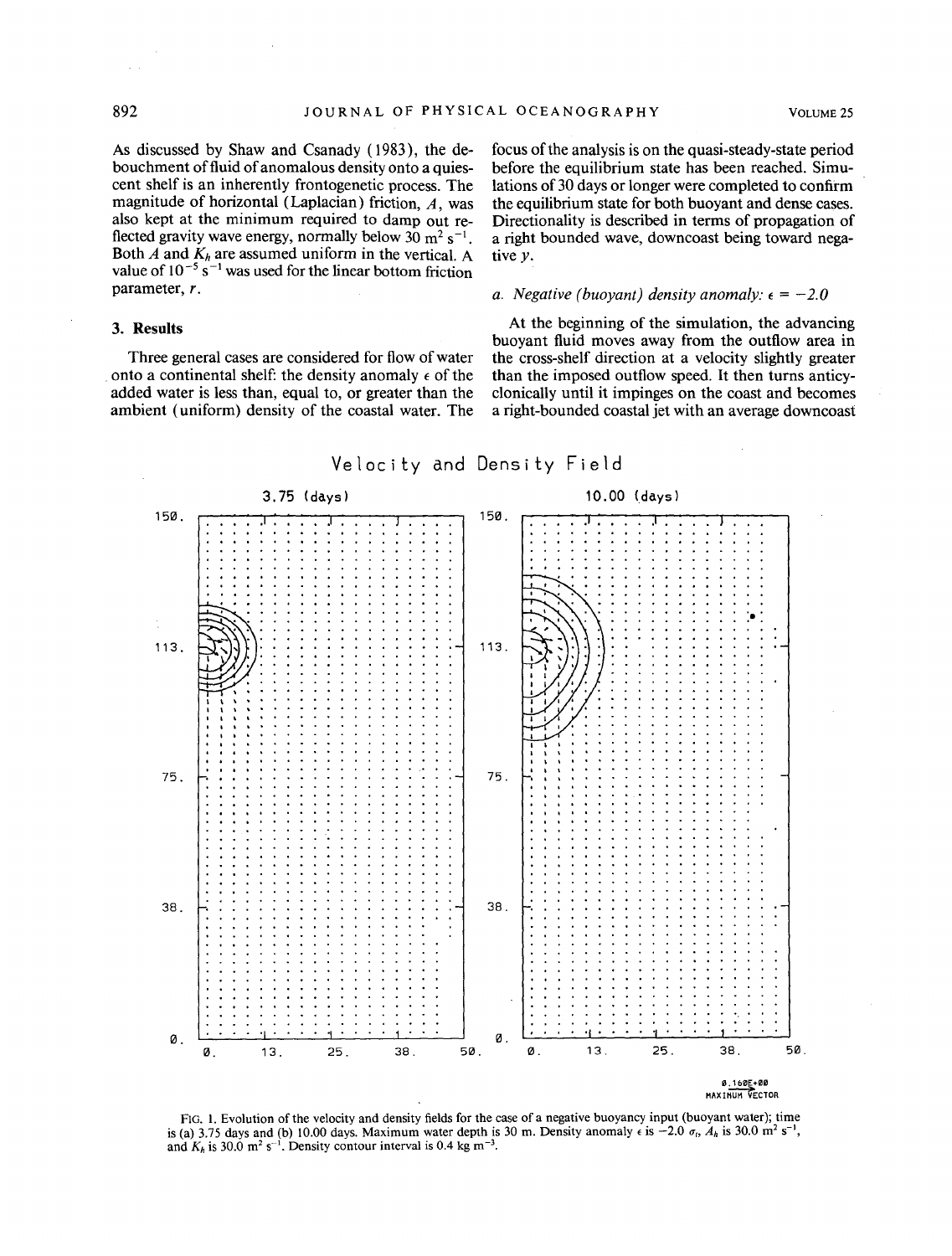





50

38.

FIG. 2. Bottom geostrophic velocities for the case displayed in Fig. 2 at 10.00 days. Velocity maximum corresponds with maximum horizontal density gradients. Flow is generally upcoast, in opposition to the vertically averaged velocity field.

0. 13. 25.

speed slightly more than the inflow velocity (Figs. la,b). This behavior is much like that of the buoyant plumes modeled by Chao ( 1988) and Garvine ( 1984 ), or observed by Boicourt (1973). The advection speed is reduced near the nose of the plume due to frictional effects and horizontal mixing. A small part of the outflow moves toward the upper boundary (positive  $y$ ), apparently due to pressure gradient effects, before turning offshore and then eventually downcoast. In experiments with ambient alongshelf flow, this upcoast spreading is eliminated. Similar spreading and alongshelf flow effects are seen in a modeling study of small river plumes by O'Donnell ( 1990). Cross-shelf penetration of the buoyant outflow is limited to a narrow

coastal layer and there is little growth in the cross-shelf extent of the coastal jet.

The bottom geostrophic velocity field has a strong alongshore component in the upcoast direction with evidence of cyclonic recirculation (Fig. 2). This upcoast bottom flow is similar to that of the barotropic model of Masse ( 1990), which clearly shows that shelf water withdrawn into an estuary originates downcoast from the estuary. With constant density anomaly magnitude and bottom slope, the strongest bottom geostrophic velocities are associated with the strongest horizontal density gradients. Vertical velocity shear inferred from these bottom velocities indicates a general decrease in velocity with depth, in some locations reversing direction. This result is consistent with that of Blanton ( 1981 ) in his study of the dynamics of a "line source" buoyant discharge in the South Atlantic Bight.

#### *b. No density anomaly:*  $\epsilon = 0.0$

This experiment provides an interesting intermediate case in that there is no interaction between the velocity and mass fietds. After debouching onto the sloping shelf, the flow is controlled by rotational effects and exhibits the expected anticyclonic turn (Figs. 3a,b). The magnitude of the downcoast flow is not as strong as that of the buoyant case and the coastal jet seen in the buoyant case is absent due to the lack of density anomaly and the associated pressure gradient. There is little change in the velocity field with time other than linear spindown due to frictional effects. Bottom geostrophic velocities (not shown) are extremely small, being entirely due to surface height changes arising from the divergence of the velocity field.

#### *c. Positive (dense) density anomaly:*  $\epsilon = 2.0$

Driven by dense coastal discharge in this experiment, the surface flow again exhibits an initial anticyclonic turn followed by a cyclonic offshore turn, transporting dense water offshore. Unlike the buoyant density case, the positive density input quickly spreads across isobaths in a tonguelike distribution with reduced shoreparallel motion, as shown in Figs. 4a,b. Evidence of a very sharp density front may be seen above the outflow but there is little upcoast spreading as was seen in the buoyant case.

As the dense water is subjected to the interaction between vortex stretching and JEBAR in deeper water, a cyclonic gyre quickly forms similar to that observed in the Adriatic Sea by Malanotte-Rizzoli and Bergamasco ( 1983), but on a much shorter timescale. There are no corresponding structures evident in the buoyant case. Animations of long timescale simulations show the periodic, cyclic formation of these gyres, which travel slowly along the density front in the direction of coastal wave propagation. Similar eddy generation has been reported by Davey and Killworth ( 1989) in their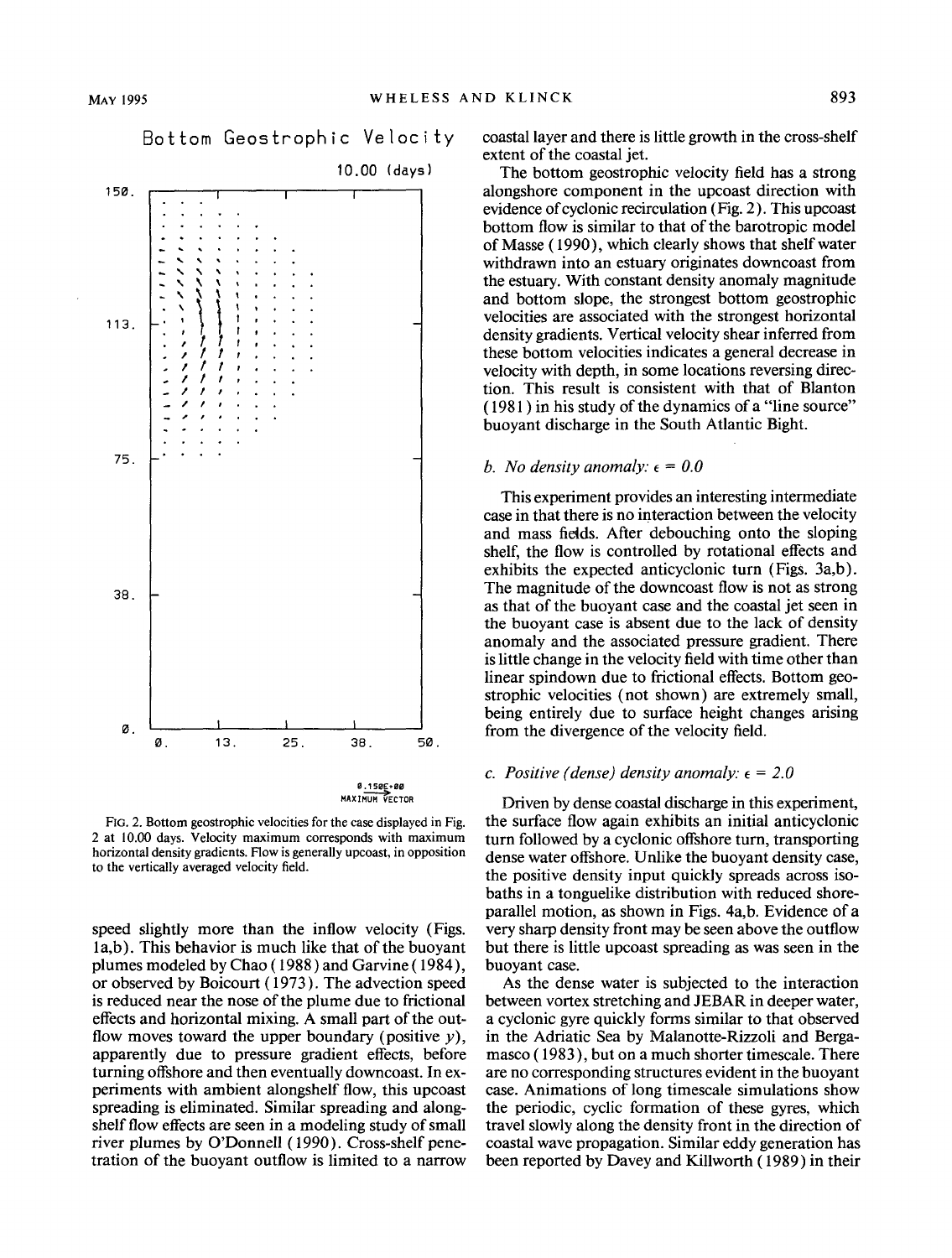

# Velocity Field

FIG. 3. Evolution of the velocity field for the case of zero density anomaly: time is (a) 3.75 days and (b) 10.00 days. Note the general invariance of the velocity field and lack of a coherent coastal current.

model of an ocean with a single active layer forced by steady, localized positive buoyancy forcing.

Figure 5 shows the resulting bottom geostrophic velocity field for the dense water case. Bottom flow is initially directed offshore, with subsequent anticyclonic recirculation and upslope transports. The inferred vertical velocity distribution is that of bottom-strengthened flow. Net transport is offshore and downcoast.

#### **4.** Discussion

We now discuss the mechanisms of the buoyancydriven circulation on the inner shelf, also examining offshore transport potentials. We suggest that once the outflow has taken the initial anticyclonic turn due to rotational effects, its subsequent circulation is then strongly controlled by density-topography interaction and frictional dissipation, less so by the effects of vertical shear.

#### a. Vorticity dynamics

Insight into the processes responsible for the circulation are found by analyzing the vorticity dynamics for all cases in the "outflow" and "nose" region of the anomalous outflow water. We define the outflow region as being just south of the coastal buoyancy source and the nose region as being just inside the most forward downcoast (in the negative  $y$  direction) portion of the anomalous water. The vorticity analysis consists of calculating the individual terms of the vorticity equation at each grid point and examining the relative size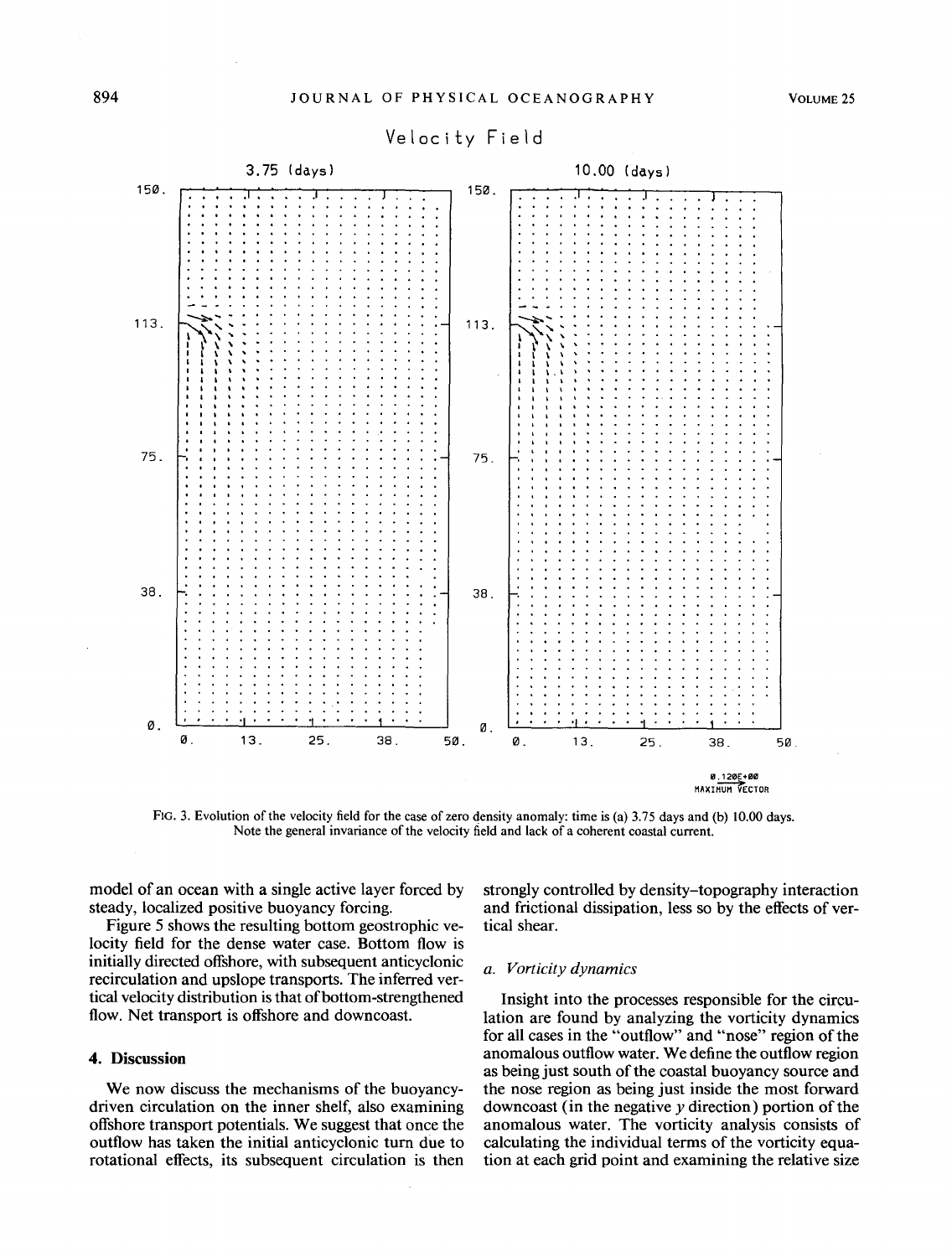

FIG. 4. Evolution of the velocity and density fields for the case of a positive buoyancy input (dense water): time is (a) 3.75 days and (b) 10.00 days. Density anomaly  $\epsilon$  is 2.0  $\sigma_r$ . Density contour interval is 0.4 kg m<sup>-3</sup>.

of each term. This residual value is examined for evidence of model error and is usually an order of magnitude smaller than the largest term.

The results of this study are consistent with earlier modeling studies of buoyancy-driven shelf flow (Shaw and Csanady 1983; Csanady 1984; Vennel and Malanotte-Rizzoli 1990) and show that, in the absence of wind stress or other surface forcing, the vorticity-generating mechanism arising from the interaction of bottom slope and horizontal density gradient (the JEBAR effect) contributes significantly to local circulation on the inner shelf. Constructing our vorticity equation ( 8) from depth-averaged equations of motion for flow over a sloping bottom (2 and 3) yields a Jacobian of density anomaly and depth, the JEBAR term. The term directly results from the introduction of a density anomaly, or potential energy, into the equations of motion and is not found in a vorticity equation for homogeneous fluid. Because it is the bottom geostrophic velocity over sloping bottom topography that induces topographic vortex tube stretching, one may alternatively describe the JEBAR term as a correction to the stretching term when a vertically averaged vorticity equation is formulated (Mertz and Wright 1992). This mechanism is capable of forcing the transport of fluid across contours of  $f/h$  or, in this model, isobaths.

Near the dynamic outflow region of the buoyant outflow case, the circulation is largely controlled by vortex stretching (Fig. 6a). The sum of the JEBAR term and the time term roughly balances stretching with bottom dissipation completing the balance. The structure of the vorticity terms in the nose region is quantitatively different but the same qualitative effects are seen. The vorticity balance is primarily between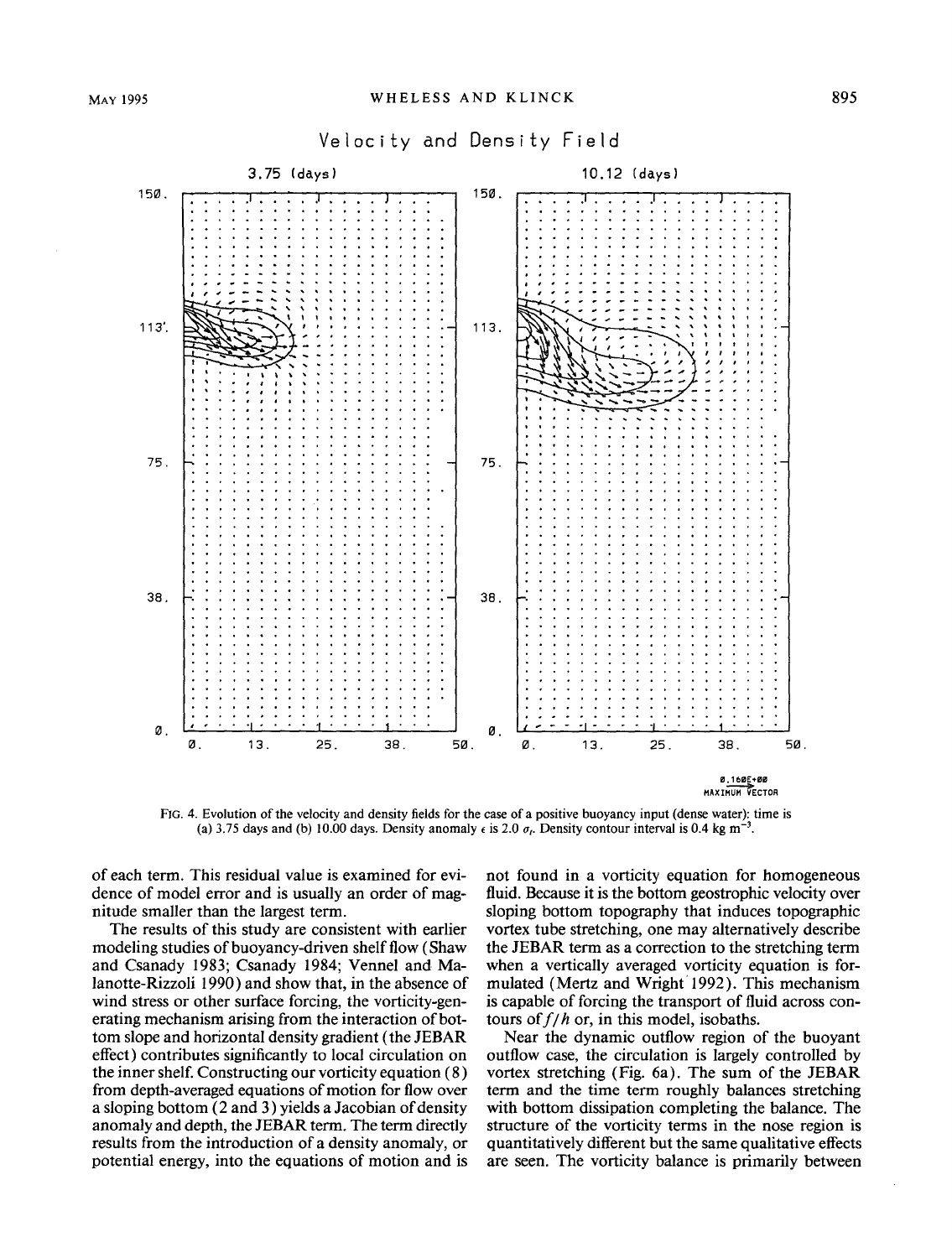

FIG. 5. Bottom geostrophic velocities for the dense water case at 10.00 days. Note the region of bottom-strengthened currents.

the sum of stretching, time change of vorticity, JEBAR, and bottom losses (Fig. 6b). Maximum variability in the vorticity terms occurs closest to the coast in the region with the greatest alongshore horizontal density gradients.

The results of the neutral case,  $\epsilon = 0$ , show a balance between the sum of time change and stretching, and frictional losses (Fig. 7), as would be expected in a homogeneous fluid. The JEBAR contribution is absent due to the lack of buoyancy flux.

In the dense outflow case, there is more offshore spatial variability in the vorticity terms due to the crossshelf motion of the plume. Figures 8a,b show the sum of vorticity time change and stretching terms plotted against the JEBAR term, the largest in the vorticity balance, and their sum against bottom dissipation. In the outflow region there are substantial density gradients in both the cross-shelf and alongshelf directions with ordinately stronger vorticity effects but with essentially the same result as seen farther away from the outflow (Fig. 8b). In general, bottom dissipation balances relative vorticity generated by the residual of JE-BAR and the sum of stretching and vorticity time change.

JEBAR generates vorticity by the interaction of orthogonal gradients of density and depth. In this study where bottom slope is dependent upon offshore direction only, there must be a misalignment between density gradient and bottom slope for JEBAR to be effective at generating vorticity. In both the buoyant and dense cases, strong crosshelf horizontal density gradients near the outflow region (Figs. 1 and 4) reduce the JEBAR effect due to JEBAR's singular dependence upon alongshelf density gradients; rotational effects and vortex stretching are most important here. The sum of vorticity time change, JEBAR, and stretching is balanced by bottom losses in general, although the vorticity processes are somewhat complicated near the outflow region. JEBAR becomes more important in the vorticity balance once the flow has advected the mass field, so that the strongest density gradients are oriented more alongshore and thus more orthogonal to the bathymetry.

Examining the vertically averaged vorticity equation (8), retaining all cross-isobath terms, and considering a shelf sloping in the *x* direction only, the steady vorticity balance may be stated as

$$
f\left(\frac{\partial u}{\partial x} + \frac{\partial v}{\partial y}\right) + \frac{g}{2}\left(\frac{\partial h}{\partial x}\frac{\partial \epsilon}{\partial y}\right) + r\xi_b = 0.
$$
 (9)

This equation is similar to a heat conduction equation as shown by Shaw and Csanady ( 1983) with alongcoast advective properties. The results herein are similar, the retention of cross-isobath terms serving to affect the circulation locally. Alongshore density gradients are similar to the wind stress in the generation of shelf circulation, the sign of the density anomaly,  $\epsilon$ , imparting cyclonic or anticyclonic circulation tendency to the flow via JEBAR.

#### *b. Potential for offshore transport*

The results have shown that dense outflow is able to spread across isobaths farther than buoyant outflow before ultimately flowing predominantly alongshore. There is little offshore spreading associated with a buoyant outflow because once the coastal jet has formed, the residual of vortex stretching and JEBAR must be balanced by the creation of negative vorticity, which favors coastal trapping of the plume. The buoyancy flux due to this outflowing buoyant fluid allows for some spreading but once the density contours become primarily alongshore oriented, spreading ceases except for that caused by horizontal diffusion. In both cases, the outflowing fluid remains in contact with the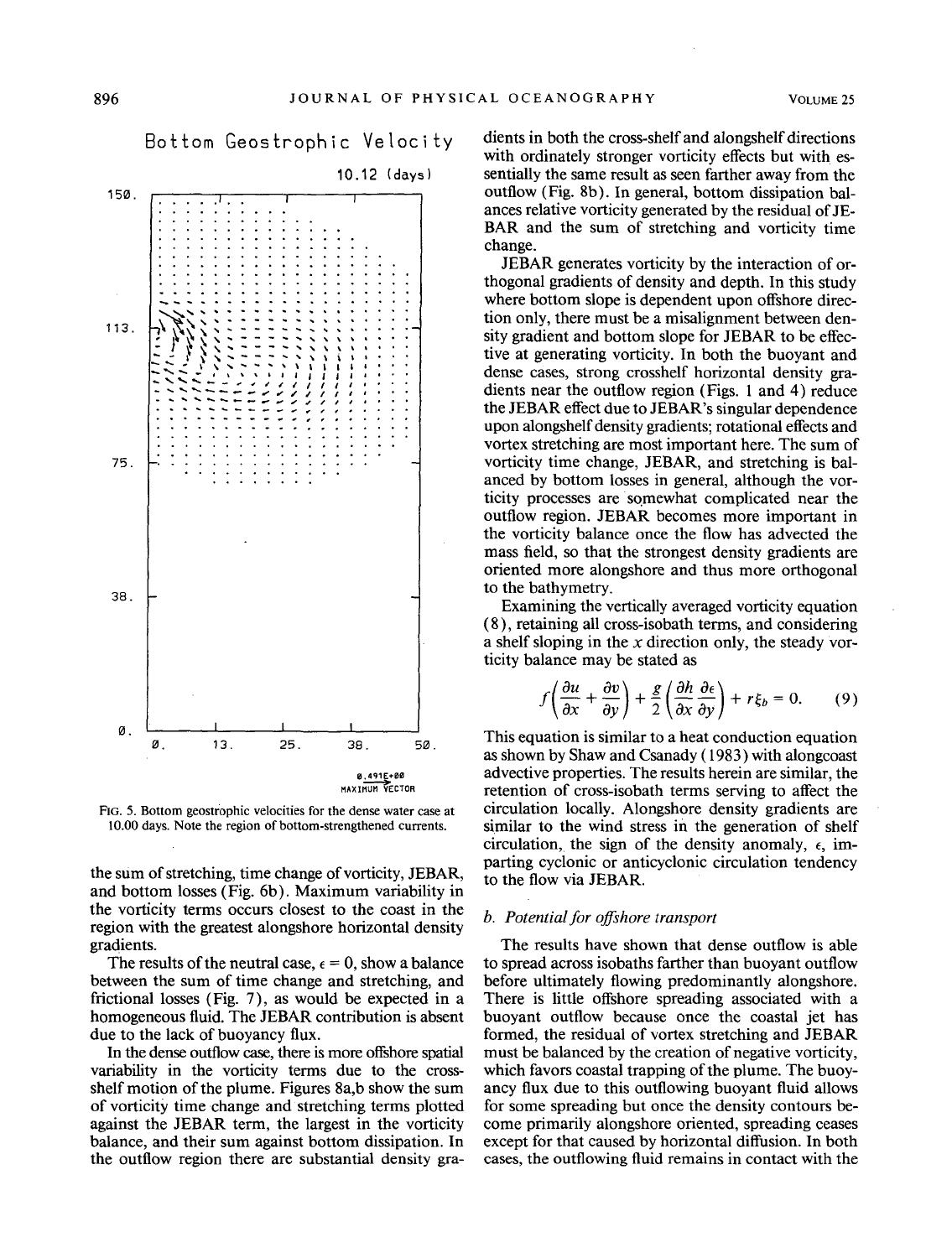

 $\mathbf{r}$ 

FIG. 6. Cross-shore variation of certain terms in the vorticity equation for the negative (buoyant) anomaly case displayed in Fig. 1b. Balance is between the sum of vorticity time change, JEBAR, stretching, and frictional dissipation. Top panel: solid line is vorticity time change; dashed line is JEBAR. Middle panel: solid line is the sum of the time term and JEBAR; dashed line is stretching. Bottom panel: solid line is the sum of JEBAR, stretching, and vorticity time change. (a) Largest vorticity terms along a lateral line at a location near the nose of the intruding plume (84.2 km from the lower boundary). All terms scaled by the maximum value along the lateral line,  $2.2 \times 10^{-10}$ . (b) Largest vorticity terms along a lateral line near the outflow region, scaled by the maximum value

E:: > ..: 'D 'D v.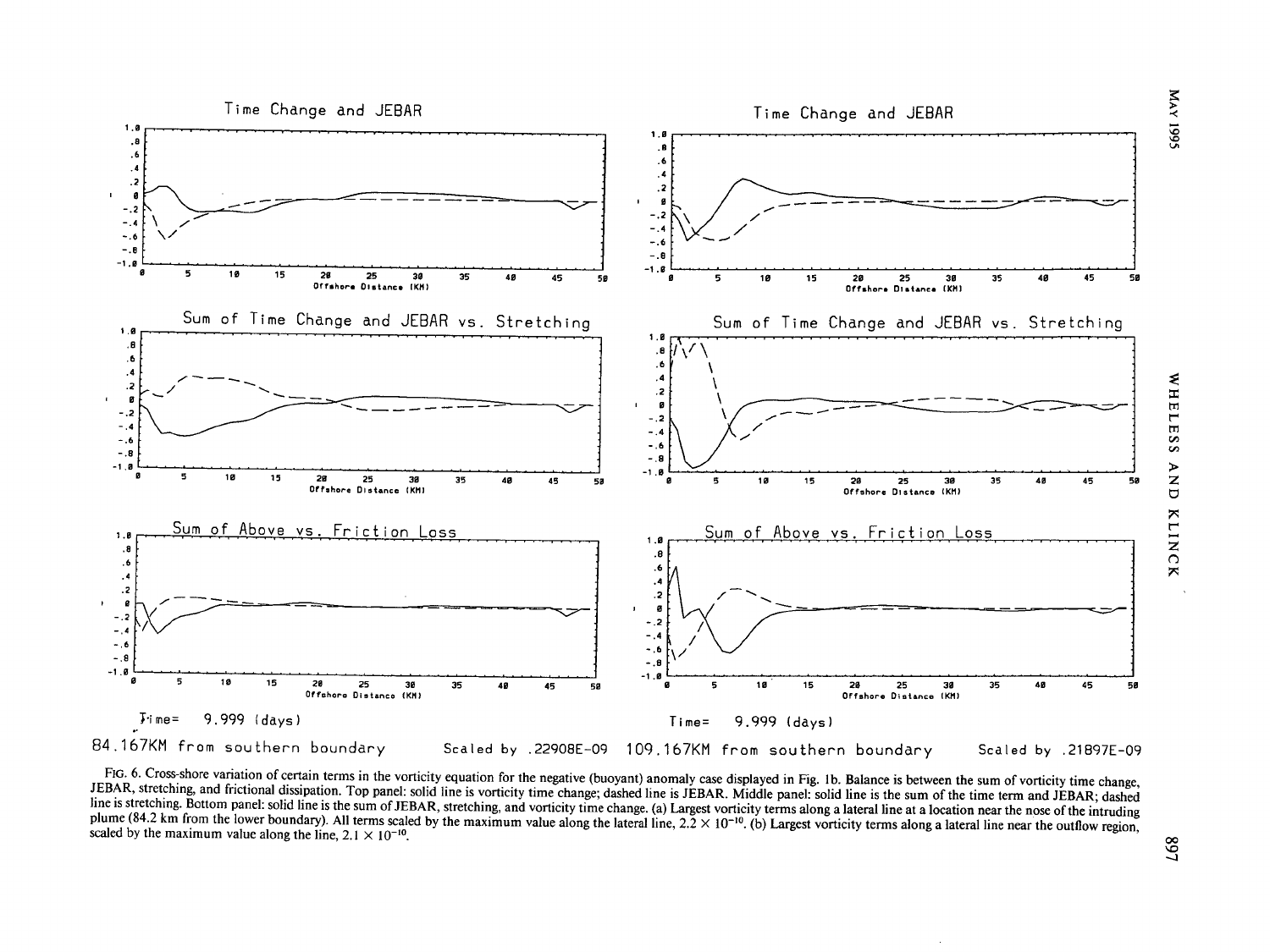

109.167KM from southern boundary Scaled by .15883E-09

FIG. 7. Cross-shore variation of certain terms in the vorticity equation for the zero anomaly case displayed in Fig. 3. Balance is between the sum of vorticity time change and stretching, and frictional dissipation. Top panel: solid line is vorticity time change; dashed line is JEBAR (equal to zero in this case). Middle panel: solid line is the sum of the time term and JEBAR; dashed line is stretching. Bottom panel: solid line is the sum of stretching and vorticity time change. Largest vorticity terms along a lateral line at a location near the outflow region (109.1) km from the lower boundary). All terms scaled by the maximum value along the lateral line,  $1.6 \times 10^{-10}$ .

bottom and experiences horizontally varied bottom drag as the depth increases offshore. Flow located in the shallower regions is affected more by the bottom friction than flow in deeper water.

Although one is unable to deduce the actual vertical velocity distribution from a vertically averaged field without relying upon certain questionable assumptions, one may calculate an idealized vertical shear and thus obtain bottom velocities from the thermal wind relations as shown by  $(6)$  and  $(7)$ . Near the frontal zone in both the buoyant and dense cases, the cross-shelf density gradient is increased, requiring a subsequent increase in the vertical shear to maintain the thermal

wind balance. Examining Figs. 2 and 5, one may see that positive buoyancy flux is associated with bottom velocities that are strengthened with respect to the vertically averaged fields, whereas negative buoyancy flux is associated with bottom-diminished velocities. Bottom velocities not solely directed along isobaths generate vorticity (Shaw and Csanady 1983). In the buoyant case, the sign of the density gradient causes the flow to be bottom-diminished (Fig. 2) with respect to the depth-averaged flow, alongshore flow reversal being evident at the isobath corresponding to maximum offshore spreading and strongest density gradient. An area of convergent flow near the surface delineates this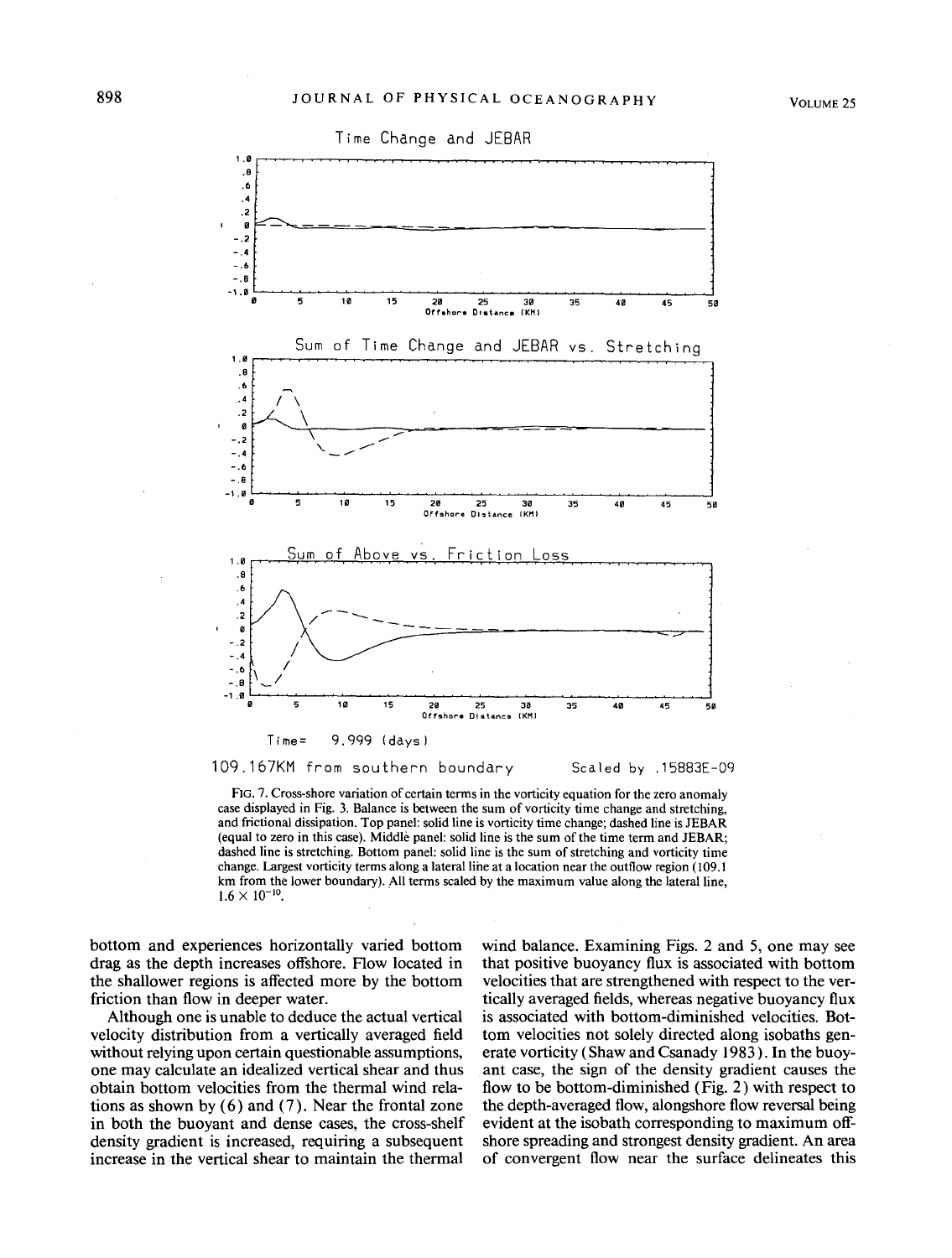

FIG. 8. Cross-shore variation of certain terms in the vorticity equation for the positive (dense water) anomaly case displayed in Fig. 4b. Balance is between the sum of vorticity time change, stretching, JEBAR, and frictional dissipation. Top panel: solid line is time change; dashed line is stretching. Middle panel: solid line is the sum of the time term and stretching; dashed line is JEBAR. Bottom panel: solid line is the sum of JEBAR, stretching, and vorticity time change. (a) Largest vorticity terms along a lateral line at a location near the nose of the intruding plume (95.0 km from the lower boundary). All terms scaled by the maximum value along the lateral line,  $3.6 \times 11^{-10}$ . (b) Largest vorticity terms along a lateral line near the outflow region, scaled by the maximum value along the line,  $3.7 \times 10^{-10}$ .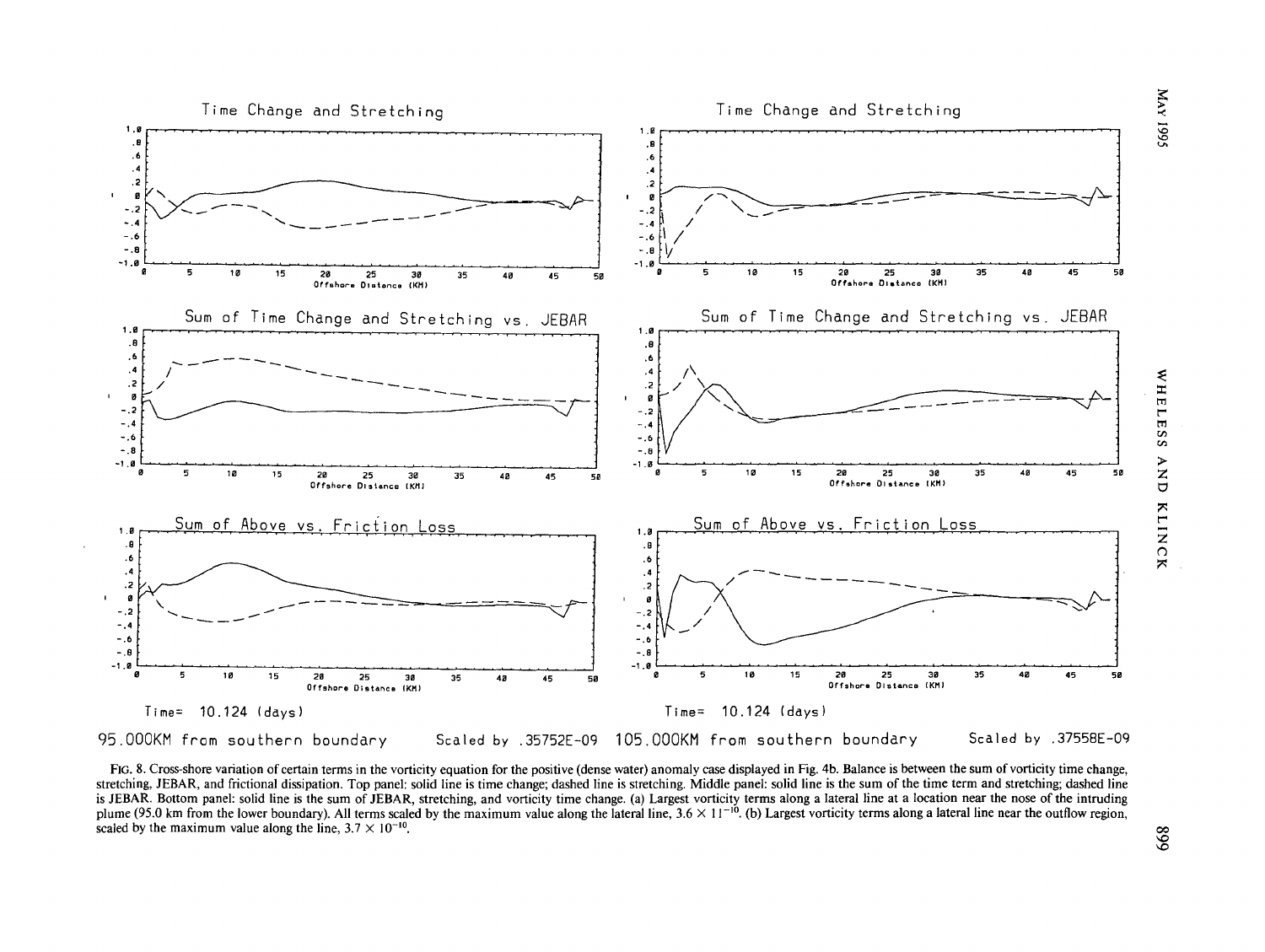trapping isobath and also contributes to the cessation of spreading by forcing flow onshore and disallowing substantial cross-shelf flow other than that by diffusive effects. Conversely, the dense outflow case is able to spread across isobaths due to the positive vorticity created by the net JEBAR-stretching residual. Once the offshore density contours become oriented alongshore, this residual is minimized and spreading once again stops. The geostrophic bottom velocity is that of a bottom-strengthened coastal flow in the region of strongest density gradient (Fig. 5), opposite to that of the buoyant inflow case.

#### *c. Parameter influence*

For both the buoyant and dense outflow cases, an increase or decrease in the magnitude of the density anomaly results in accordingly stronger or weaker circulation. This is attributed to the corresponding increase or decrease in the density gradients and the effect of this on the JEBAR term. A simple increase in bottom slope also increases the JEBAR term magnitude, yet inhibits offshore transport due to the changes in the stretching term and the subsequent vorticity effects. Offshore spreading is also reduced due to the greater bottom velocities occurring nearer the coast with an increase in bottom slope.

Frictional dissipation due to linear bottom drag controls the maximum advective speed of the anomalous water mass and, to some extent, the offshore spreading. Increasing the linear drag parameter *r* serves to decrease the spindown time of the flow as well as the offshore extent of the coastal current. The horizontal friction parameter,  $A$ , was kept small in all cases and did not affect the solutions other than to smooth out gravity wave effects. Decreasing *A* below a critical value resulted in increased wave energy and subsequent model failure. Increasing  $K_H$  above the maximum value with a fixed small outflow velocity yielded flow fields that were increasingly diffusive and not realistic. Decreasing  $K_H$  below the minimum value allowed the appearance of numerical instabilities due to the formation of density fronts not resolvable by the grid spacing of the model.

#### **5. Conclusions**

We have studied the quasi-steady motion of densitydriven, well-mixed flow over sloping bottom topography using a vertically averaged primitive equation model. Our results highlight the notable differences be-, tween the behavior of a dense coastal outflow and the more familiar buoyant outflow. Although the lack of vertical stratification and three-dimensional effects serves to oversimplify the resulting flow fields, our results compare favorably with those of other modeling studies as well as with observations. In all experiments, the outflow makes an initial anticyclonic turn but there

all similarity ends. The buoyant outflow quickly becomes a right-bounded coastal jet, consistent with the model results of Garvine (1987), Chao (1988a), and Weaver and Hsieh ( 1987), although there is no-bulge in the outflowing fluid seaward of the outflow region as seen in these earlier model results or in the observations of Boicourt ( 1973) or of Hickey et al. ( 1991). The radial spreading behavior resembles that observed in outflowing buoyant fluid from the Quinault River in Taholah, Washington (Garvine 1984 ), and in the' model results of O'Donnell ( 1990). The dense water plume and cyclonic gyre found in the dense coastal outflow case has been observed in the Adriatic Sea after a cold air outbreak (Hendershott and Malanotte-Rizzoli 1976). Additionally, the behavior and the crossisobath spreading associated with the dense case has implications for the motion ensuing after formation of dense water on high-latitude shelves.

We have shown that in the period after the initiation of a surface-to-bottom coastal buoyancy flux, the interaction of horizontal density gradients and bottom slope with vortex stretching substantially affects the circulation over the inner shelf. Vertical velocity shear also may play a large role in the circulation dynamics by creating a spatially variable drag force on the fluid as it flows over a sloping bottom. Flow due to a dense coastal input is bottom-strengthened and capable of substantial cross-isobath flow, most likely due to the increased potential energy of this scenario as well as the vorticity produced by the JEBAR effect. This bottom-strengthened flow experiences enhanced bottom frictional forces also augmenting cross-isobath transport. Conversely, bottom-diminished circulation associated with a buoyant coastal density source is confined to a narrow coastal boundary layer. The buoyant fluid has very little cross-shelf flow, its motion being oriented primarily along isobaths. Frontal instabilities possibly due to topographic vorticity waves are present in the dense outflow case but not seen in the buoyant case.

Finally, the results of this study show the relevance of ensuring that future coastal zone observational studies include closely spaced bottom or near-bottom measurements along isobaths for a distance of some tens of kilometers alongshore with the express purpose of analyzing the effects of the density-bathymetery interaction. Coupled with standard hydrography, this analysis of the effects of JEBAR would provide new insights into cross-isobath transport mechanisms as well as magnitudes. Locating such an experiment near the mouth of a large river or estuary would also shed light on estuary-shelf interactions.

*Acknowledgments.* The first author gratefully acknowledges support from the University Corporation for Atmospheric Research under their Postdoctoral Program in Ocean Modeling. UCAR is supported by the National Science Foundation. Additional resources